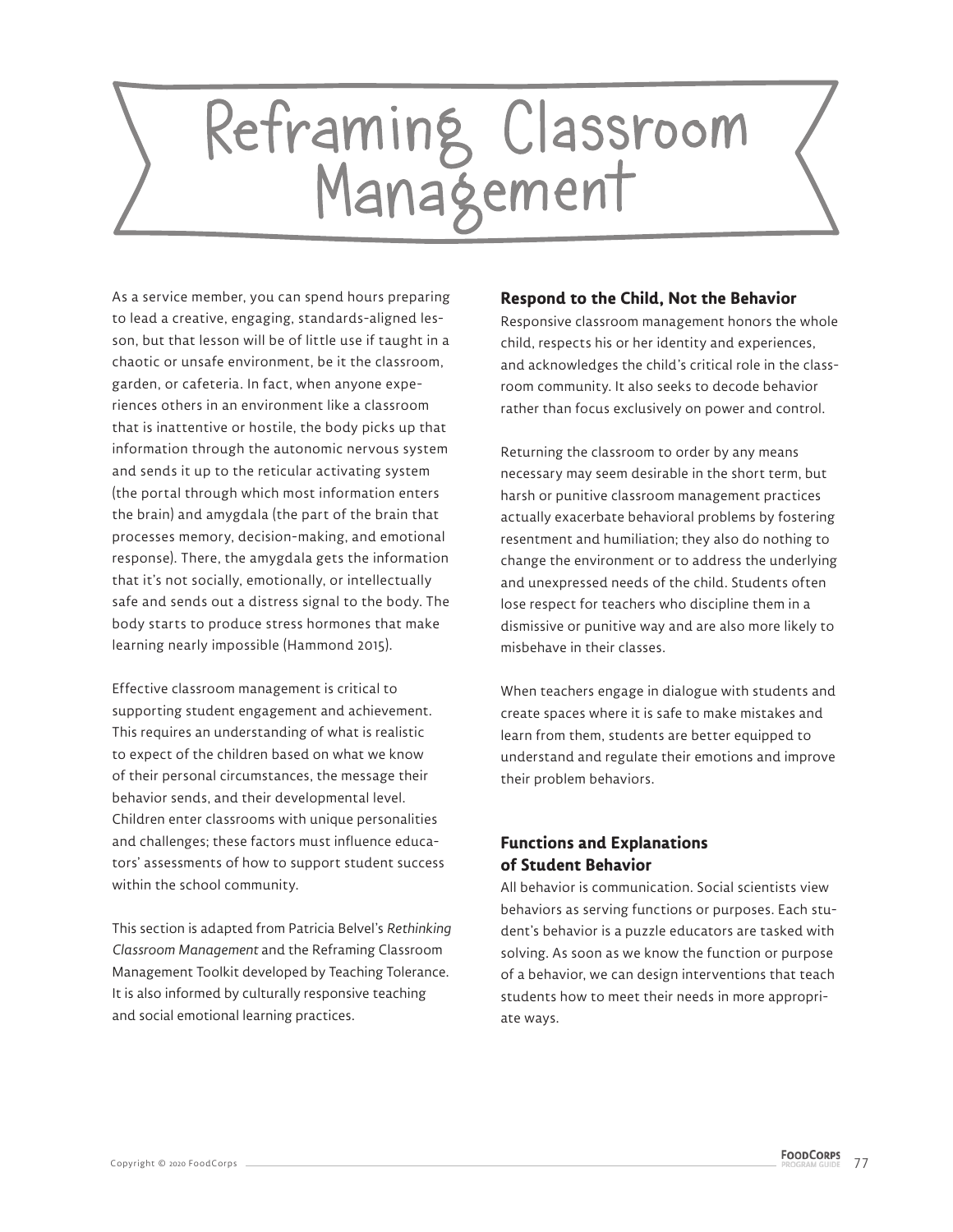You can remember the four most common needs driving student behavior by using the acronym EATS.

- **E**scape: Students engage in inappropriate behaviors to try to escape a task or situation they find aversive.
- **A**ttention: Students engage in inappropriate behaviors to gain or escape attention from peers or teachers (this can include negative attention).
- **T**angible gains: Students engage in inappropriate behaviors to gain access to a preferred activity or object.
- **S**ensory needs: Students engage in inappropriate behaviors to meet a sensory or internal need that may be difficult to detect from the outside.

Understanding the reasons behind behaviors also allows you to focus on prevention, as opposed to punishment. Properly understanding and distinguishing behaviors also reduces the likelihood that an educator will personalize student misbehavior. It is important to remember that each student is a dynamic, complex individual and that the same behavior may indicate different needs in different students. FoodCorps service members will ideally work with a classroom teacher to determine the needs of a specific student and the appropriate intervention. The chart below shows some common student behaviors and the needs they function to address.

| <b>STUDENT</b><br><b>BEHAVIOR</b>                  | <b>EXAMPLE</b>                                                                                                                                                                                                          | <b>POSSIBLE NEED</b> |
|----------------------------------------------------|-------------------------------------------------------------------------------------------------------------------------------------------------------------------------------------------------------------------------|----------------------|
| Distracting others;<br>making unnecessary<br>noise | Rashad is often disruptive during<br>silent reading, making noises that<br>make his peers laugh.                                                                                                                        | Attention            |
| Not listening; not<br>following directions         | Savannah sweeps materials off<br>her desk and stomps on the<br>ground each time she is asked to<br>transition from a workstation to<br>independent seat work.                                                           | Escape               |
| Talking back; being<br>disrespectful               | Each time Juan enters the classroom<br>late, and the teacher tells him to go<br>to the office for a pass, Juan argues<br>with her, eventually calling her a<br>name and slamming the door as he<br>exits the classroom. | Attention, escape    |
| <b>Physical aggression</b>                         | Eli struggles to make friends in class<br>and often appears to be "pushing<br>the buttons" of peers. It is not<br>uncommon for him to push other<br>students when in line, causing<br>multiple children to fall.        | Tangible, sensory    |
| <b>Fidgeting</b>                                   | Chris often drums his pencil on<br>his desk. Sometimes he appears<br>aware of this behavior, but other<br>times he does not. The noise<br>distracts his classmates and<br>annoys his teacher.                           | Sensory              |

Reprinted with permission of Teaching Tolerance, a project of the Southern Poverty Law Center: https://www.tolerance.org/magazine/reframing-classroom-management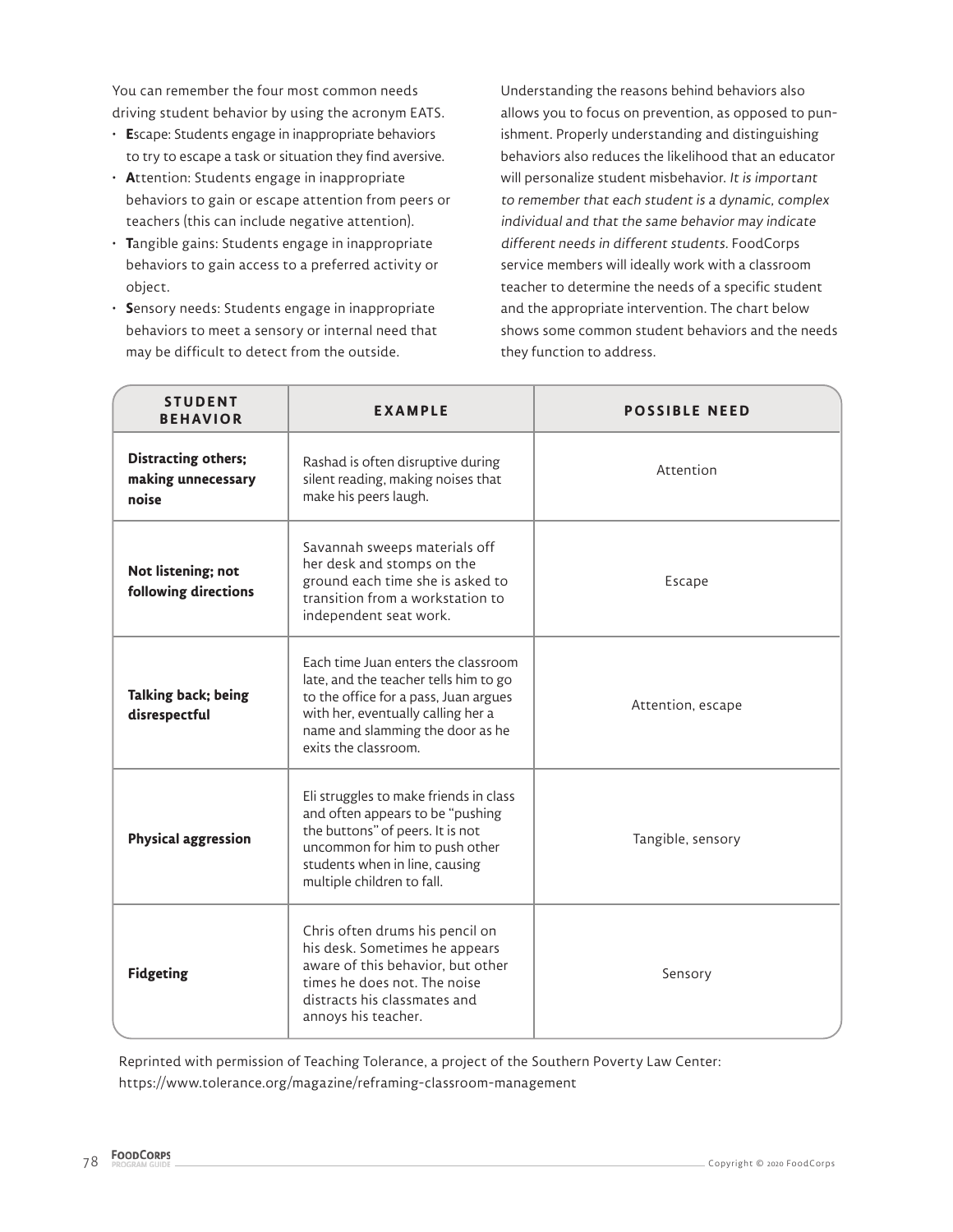# **Managing Student Behavior: The 4 Ps**

When we think of group management, we often think of enforcing rules or following through on consequences. The vast majority of an educator's work, however, is ideally done before any problem even arises. This is the art of prevention: how can we create the optimal conditions to bring out the best behavior in our students? These are the 4 Ps of prevention: personal relationships, perceptions, participation, and parameters.

### Personal Relationships

Take time to get to know your students, and help them get to know one another. Students' behavior often improves when they know, respect, and feel comfortable with their peers and their leader.

### Tips

- **Learn names:** When you are first working with a group of students, learn everyone's name. Remember and use their names throughout your time with the class.
- **Use icebreakers:** Include icebreakers in your lessons to help continue creating a sense of community in your group. You can find many icebreaker ideas by searching the term "icebreakers" online.
- **Show you care with the first assignment:** An early lesson in any group of students should involve explicitly getting to know each other—collages for writing journals, discussions about favorite foods at home, sharing personal food and garden knowledge, icebreakers, and opportunities for self-expression.
- **Interact with students at different times during the school day:** Sharing non academic experiences can help you and your students see each other as whole people. Eat lunch together. Invite them to the garden if they haven't been there yet. Watch their athletic or extracurricular events. Attend community events in their neighborhoods.
- **Listen to students:** What are your students saying and what are they not saying? From the intricately detailed stories of some students to the quiet silence of others, listening to the message and reading between the lines will tell you a lot about them.
- **Model humility and fallibility:** We are all human, and we are all fallible. There are times when we will react to students in ways we wish we hadn't. It's OK to tell your students that you've made a mistake and that you will try to do better. This will help them know that it's OK for them to make mistakes as well.
- **Use "gifts without strings":** When teaching, use "gifts without strings," an idea from Patricia Belvel's *Rethinking Classroom Management*. These are acts of kindness done with every student, not as a reward for good behavior, but just because every child deserves to be shown kindness. They might include the following:
	- Greeting each student at the door with a high-five
	- Smiling and making eye contact
	- Asking students to share highlights from their weekends
	- Talking one-on-one with a student about something unrelated to FoodCorps topics, like their favorite book, their hobbies, or their pets

## Perceptions

How can you help your students perceive FoodCorps Time as fun, rigorous, and exciting? This can be tricky because FoodCorps classroom time might initially feel to students like a time for free play. After all, it's hands on, you may be outdoors or cooking, and it can happen outside of school time. Shifting their perception to understand FoodCorps classroom time as relevant to their learning, however, will help students be focused and engaged during structured activities.

### Tips

- **Establish routines:** Establish, practice, and continually revisit consistent routines, such as gathering quietly whenever students hear the callback, putting on aprons or garden gloves when it's time to work, and doing a FoodCorps cheer at the end of a session.
- **Wait for quiet:** If students are having side conversations while you are addressing the group,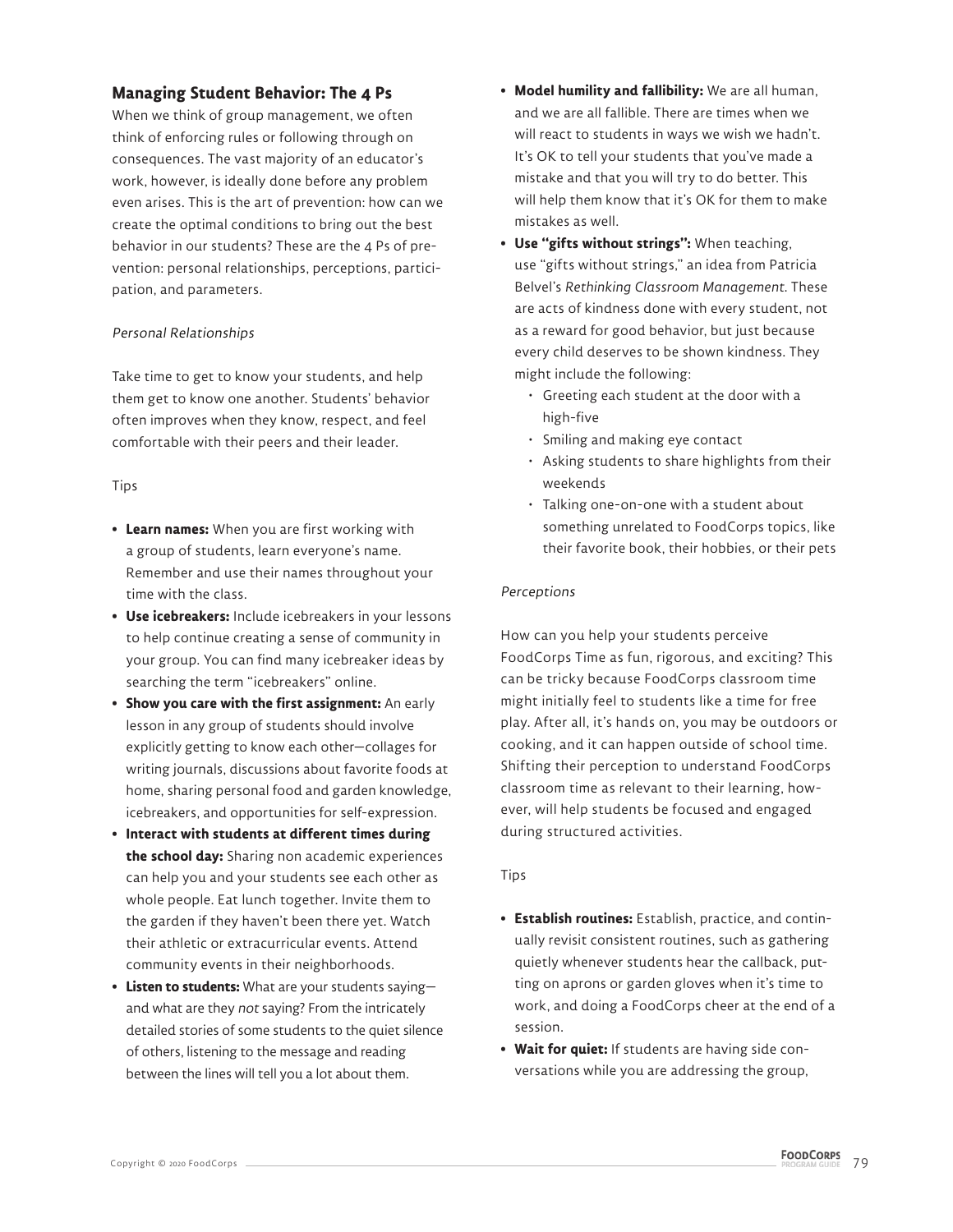stop and wait until they are quiet to continue. If it happens when another student is addressing the group, ask that student to stop and wait until everyone is listening.

**• Build in time for free play, if possible:** There's nothing wrong with play time! If you are leading an after-school session and sense that your students just came off a long day at school and need some time to run around and play before they can engage, make some time for that. Make sure that you clearly distinguish it from the other time: Let's go play on the field and unwind from our day, and then we'll come back here in about ten minutes when we're ready to learn about building compost.

#### Participation

Behavior issues often arise when children don't have a meaningful way to engage in a group activity. You can prevent many issues by creating as many opportunities as possible for all students to get actively involved in whatever you're doing.

#### Tips

• For hands-on activities, whenever possible, provide enough tools for everyone. For discussions, use the tips under "Structuring Student Participation" on p. 93 to maximize active participation.

### Parameters

Give students clarity, and encourage them to feel bought into the rules of FoodCorps Time (see next section Developing Group Agreements). Work with students to establish clear, simple behavior expectations and consequences early in your time with them, before any issues arise.

### Tips

• It is easier starting the year off being a bit strict than trying to be buddies with your students. Once you've developed strong relationships and mutual respect with students and teachers, you can give your groups more freedom, but it's hard to get

control of classes if you start out too loose.

- Familiarize yourself with existing behavior protocols in your school, after-school, or summer camp program.
- Describe consequences for when agreements are broken. These should be consistent with existing behavior protocols from your school, after-school, or summer camp program.
- Identify a "cool-off" space for students. This could be a corner of the classroom or garden with a few books, some paper and pencils, or similar materials.
- Provide consistent follow through on your consequences. If, for example, a student is calling another student names, offer a reminder for that student to stop. If it continues, remove the student from the activity, and instruct them to head to the cool-off space for a few minutes. If you are available, you can talk one-on-one with the student there about what's happening. If you're busy, explain that, and ask the student to write about what's happening and why. If you feel the student has calmed down, then he or she can rejoin the group. If, however, the problem persists, work with a teacher, who may set up a meeting with the student and his or her parents or guardians to problem-solve together.

# **Six Ways to Redirect Classroom Disruption**

- **1. Refocus the energy.** Instead of pausing your teaching to reprimand, ask the misbehaving student to answer a lesson-related question. This gets the student back on task and keeps the pace of the lesson moving forward without taking the focus off academics.
- **2. Give students a break.** Have a disruptive student take a physical break or a break from the current assignment. Ask the student to move seats, or give the student a special responsibility or errand.
- **3. Give nonverbal cues.** Eye contact and body language are effective nonverbal communication tools—if handled with sensitivity. A gentle hand on a desk, a silent tally on group points, catching a student's eye, and circulating throughout the classroom all have the power to help students refocus and stay on task. Open, nonthreatening body